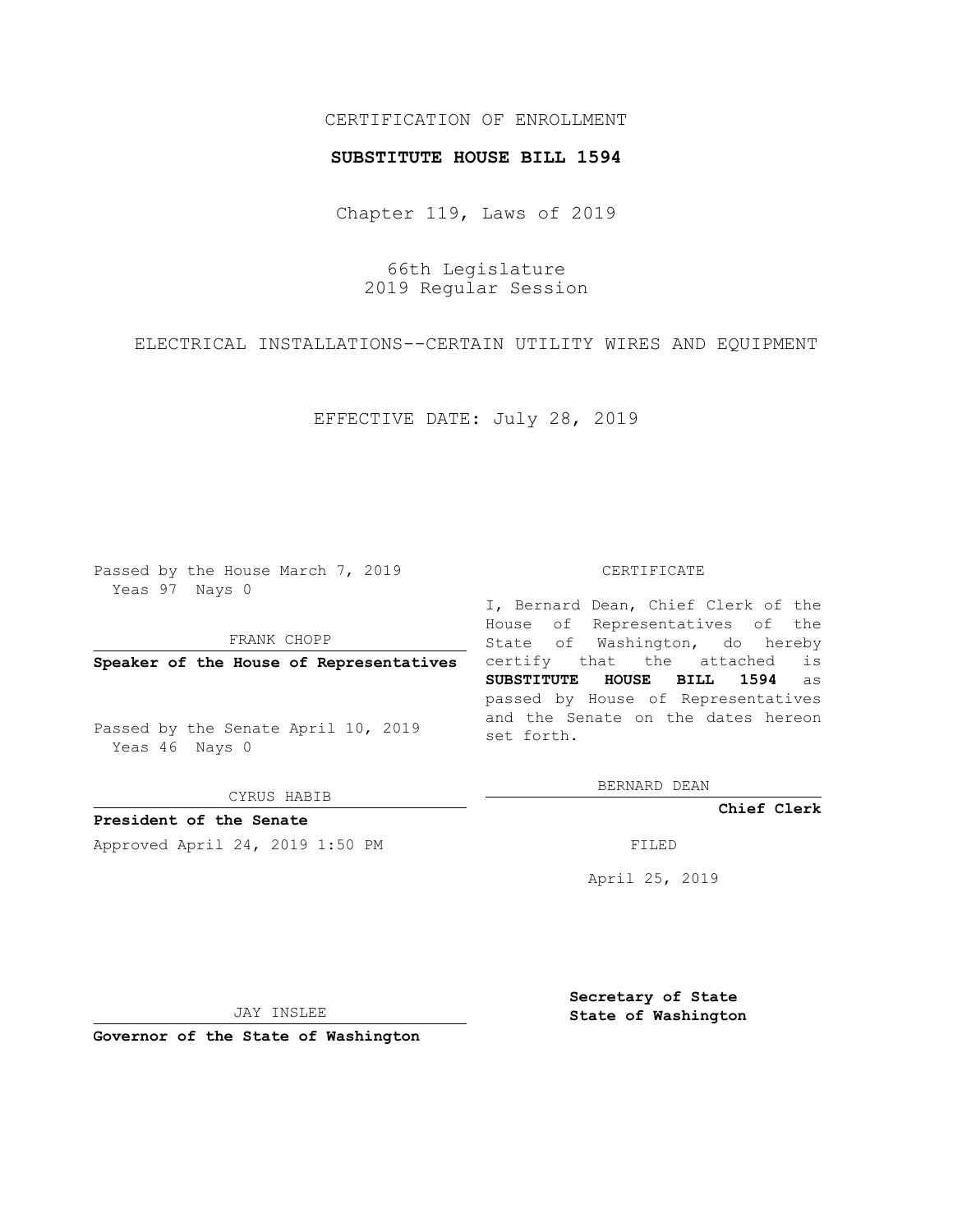## **SUBSTITUTE HOUSE BILL 1594**

Passed Legislature - 2019 Regular Session

**State of Washington 66th Legislature 2019 Regular Session**

**By** House Labor & Workplace Standards (originally sponsored by Representatives Chandler and Chapman)

READ FIRST TIME 02/22/19.

1 AN ACT Relating to clarifying the exemption for wiring and 2 equipment associated with telecommunication installations; and 3 amending RCW 19.28.010.

4 BE IT ENACTED BY THE LEGISLATURE OF THE STATE OF WASHINGTON:

5 **Sec. 1.** RCW 19.28.010 and 2018 c 240 s 1 are each amended to read as follows:6

7 (1) All wires and equipment, and installations thereof, that 8 convey electric current and installations of equipment to be operated 9 by electric current, in, on, or about buildings or structures, except 10 for telephone, telegraph, radio, and television wires and equipment, 11 and television antenna installations, signal strength amplifiers, and 12 coaxial installations pertaining thereto shall be in strict 13 conformity with this chapter, the statutes of the state of 14 Washington, and the rules issued by the department, and shall be in 15 conformity with approved methods of construction for safety to life 16 and property. The following are exempt from the requirements of this 17 chapter: All wires and equipment that fall within section 90.2(b)(5) 18 of the National Electrical Code, 1981 edition ( $\sqrt{a^2 + b^2}$  from the 19 requirements of this chapter)); all wires and equipment within the 20 communication worker safety zone and supply space, as defined in the 21 National Electrical Safety Code, on poles supporting electric utility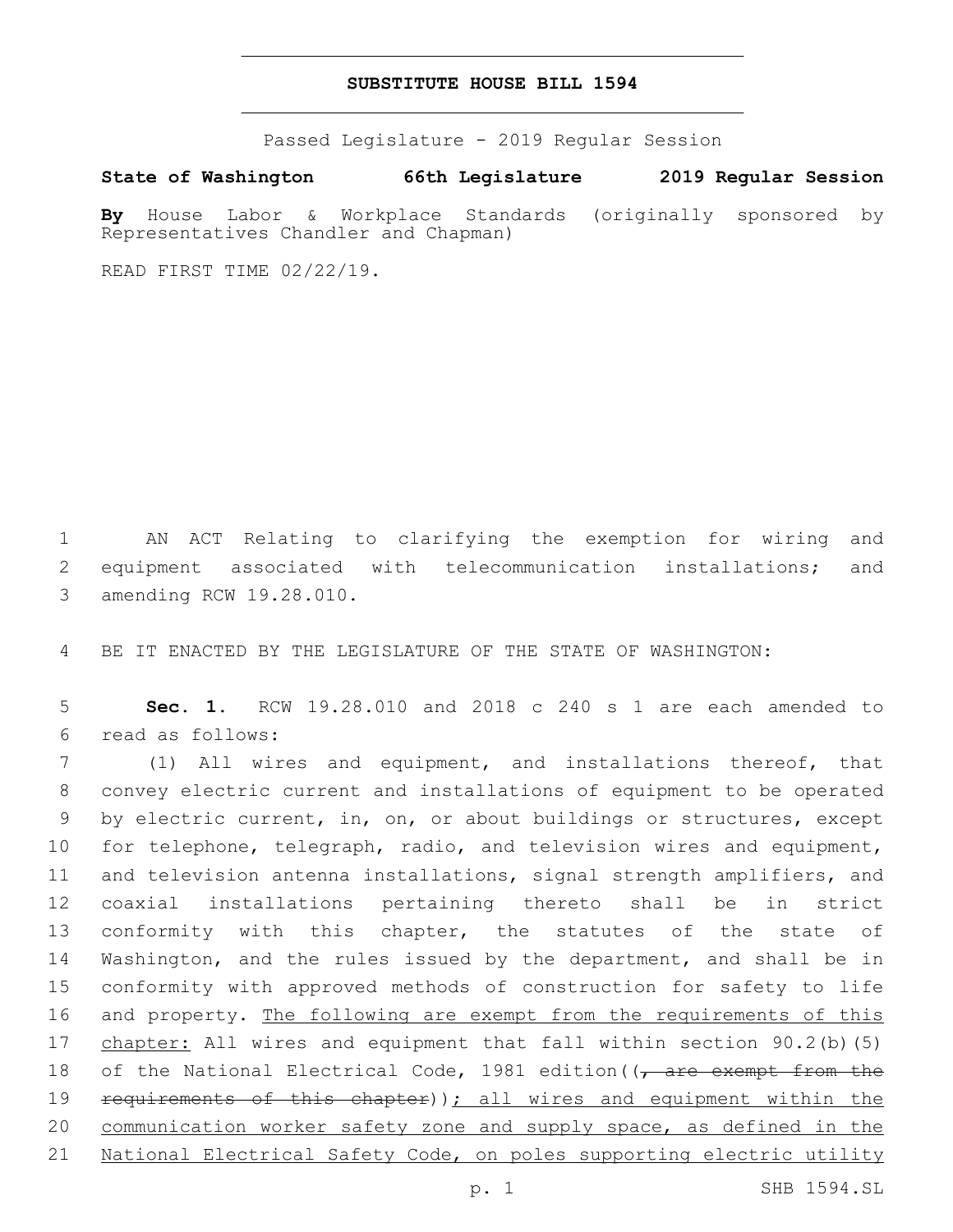transmission or distribution lines or wires; and electric utility-2 owned equipment between a meter base and meter. The regulations and articles in the National Electrical Code, the National Electrical 4 Safety Code, and other installation and safety regulations approved by the national fire protection association, as modified or supplemented by rules issued by the department in furtherance of safety to life and property under authority hereby granted, shall be prima facie evidence of the approved methods of construction. All materials, devices, appliances, and equipment used in such installations shall be of a type that conforms to applicable standards or be indicated as acceptable by the established standards of any electrical product testing laboratory which is accredited by the department. Industrial control panels, utilization equipment, and their components do not need to be listed, labeled, or otherwise indicated as acceptable by an accredited electrical product testing laboratory unless specifically required by the National Electrical 17 Code, 1993 edition.

 (2) Residential buildings or structures moved into or within a county, city, or town are not required to comply with all of the requirements of this chapter, if the original occupancy classification of the building or structure is not changed as a result of the move. This subsection shall not apply to residential buildings or structures that are substantially remodeled or 24 rehabilitated.

 (3) This chapter shall not limit the authority or power of any 26 city or town to enact and enforce under authority given by law, any ordinance, rule, or regulation requiring an equal, higher, or better standard of construction and an equal, higher, or better standard of materials, devices, appliances, and equipment than that required by this chapter. A city or town shall require that its electrical inspectors meet the qualifications provided for state electrical inspectors in accordance with RCW 19.28.321. In a city or town having an equal, higher, or better standard the installations, materials, devices, appliances, and equipment shall be in accordance with the ordinance, rule, or regulation of the city or town.

 (4) Incorporated cities and towns where electrical inspections are required by local ordinances may enforce the provisions of RCW 19.28.041(1), 19.28.161, 19.28.271(1), 19.28.420(1), and applicable licensing and certification rules within their respective jurisdictions. Nothing in this subsection diminishes the authority of

p. 2 SHB 1594.SL